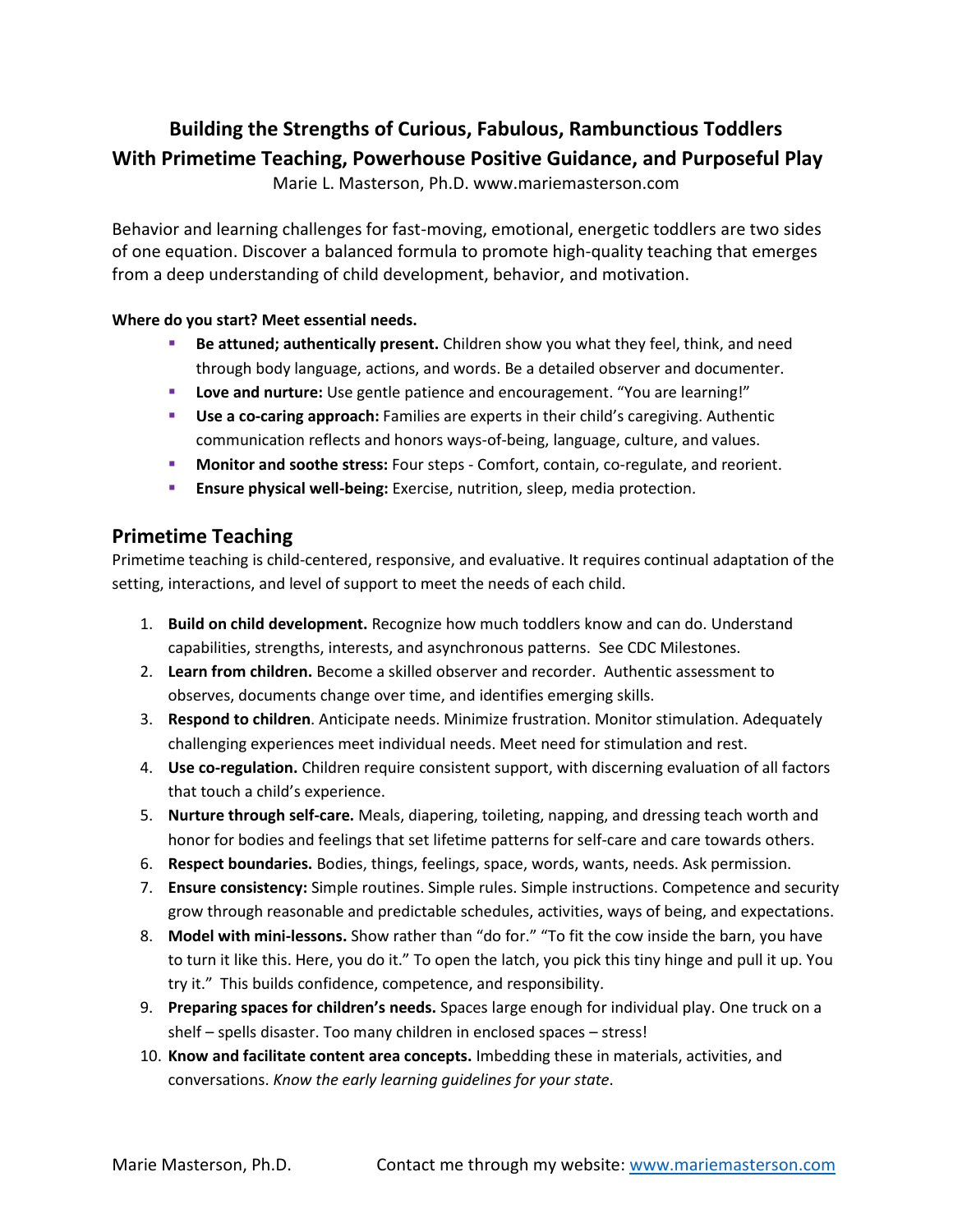### **Prime-Time Conversations: Talking with children!** This is the foundation of

primetime teaching and facilitating play-based, child-centered play.

- **Respond to a child's cues.** Notice what a child does or wants. The toddler reaches for a ball. You respond, "Oh you want the red ball. Here is the red ball. The ball is rolling to you! Roll the ball back to me." "Here is the brown bear. His fur is soft. He looks cold. Can you wrap him in a blanket?"
- **Initiate serve and return, back-and-forth conversation**. Describe what you see. Narrate events, effective strategies, and children's actions. "You are working hard to pull the chair over. You used your strong muscles to pick up the chair. Is your doll going to sit on the chair?" Invite interaction with questions.
- **Engage in joint attention**. Share focused positive emotions and conversation. "The red geranium's leaves are turning brown. Can you help me pick them off? When we are finished, we can fill the watering can and give the geranium a drink."
- **Add on information.** A child says, "My block." "Yes, that is your red block. Can you balance it on top of the skyscraper?" A child says, "It's in the house." You say, "Yes, the caterpillar is inside the cocoon. It feels warm and soft inside the cocoon." A child says, "Tiara is crying." You respond, "Yes, Tiara is crying. She feels sad her momma left. Let's invite her to read a book. Can you find a book for Tiara?"
- **Use specific and descriptive language**. "The bird on the feeder is a cardinal. Do you see the way his head feathers make a little cap? When you see a red bird with a red cap, it's called a cardinal." Avoid pronouns and non-descriptive words, like, "Put it over there." Instead, say, "You can put the big horse book on top of the cart."
- **Ask open ended questions.** "Tell me about your shopping trip." "What do you think the boy is doing?" "What do you see in the picture?" "How did the dog get into the house?"
- **Increase empathy by pointing out what others feel and need.** "Sylvia looks happy. Let's see what she is working on." "George seems sad. Let's invite him to play our game."
- **Play with words.** Toddlers enjoy word sounds. "Petunia!" "Pickles" "Pop Corn!" When they are eating a muffin, ask, "Is it a pancake?" (They will laugh and say no!) "Is it a popsicle?" They will say no. "Is it a muffin?" They will say "yes!" Then you add, "What kind of muffin are you eating? Yes. It is a yummy blueberry muffin."
- **Use "fancy" vocabulary.** Instead of, "Oh that was so kind." Say, "You showed lovely manners!" It is amazing how proud children are of the words they use. Instead of, "It's a fire truck," Say, "This is a hook and ladder engine." "This is a fire tanker. It holds water for the hose." "This is a ground ladder. Fire fighters use it to rescue kittens stuck in a tree." "This is an aerial ladder. Workers use it to climb into windows." Children will be wide-eyed as they imagine these adventures and ideas.

# *Co-teachers, leaders, and coaches can work together to focus on high-quality language interactions, essential for positive development.*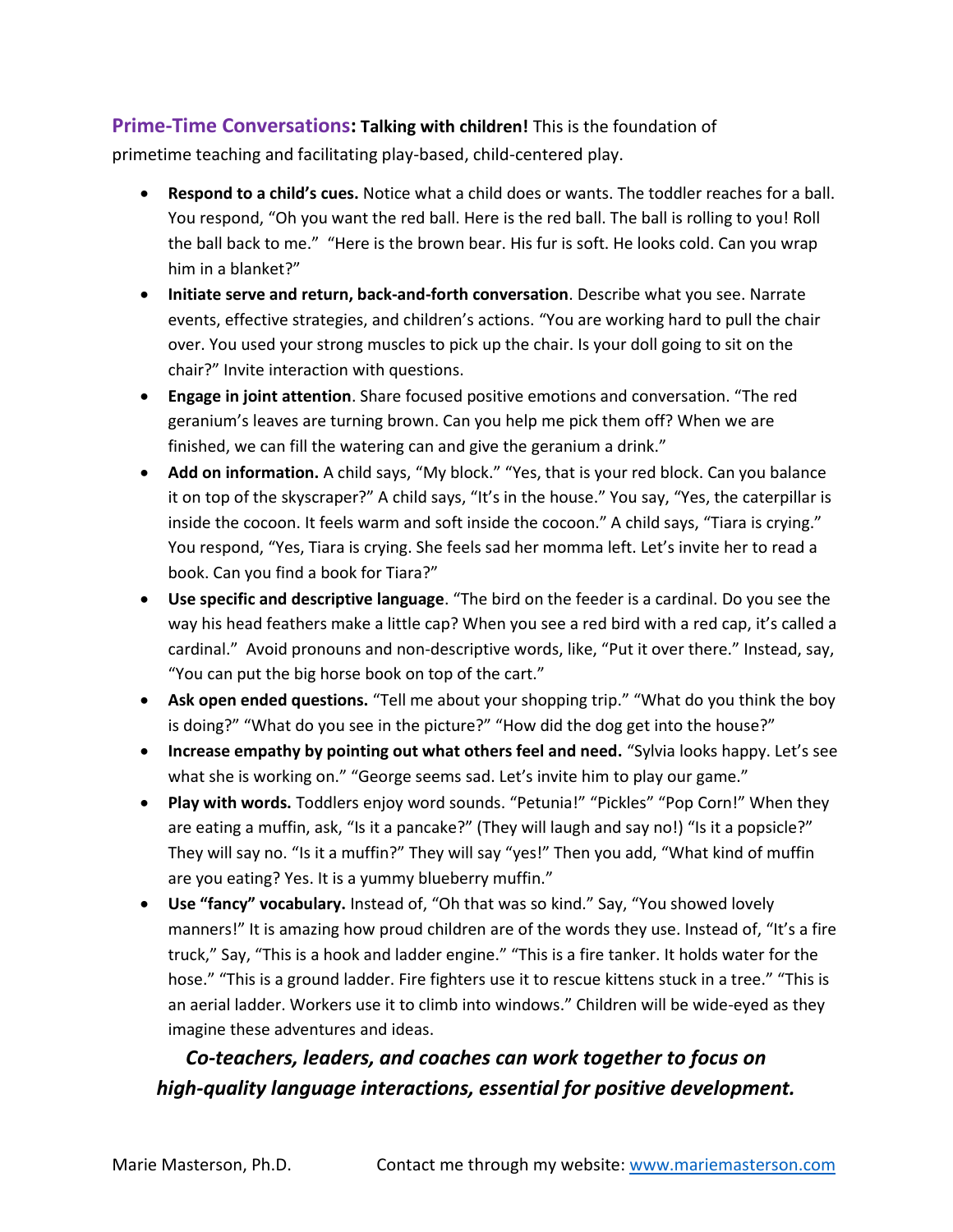#### **Powerhouse Positive Guidance**

*Guidance* means to teach and train positive habits of behavior and strengthen self-regulation. Use these strategies individually or combine as needed. The desired goal is to ensure children experience success.

**1. Model the behavior you want.** Show children by example how to behave.

**2. Prepare children for what is coming next.** "First we will wash hands. Then we will eat lunch." Be consistent every time. Only say what you plan to do. Don't expect children to know what is happening next. They are focused in the moment.

**3. Give positive feedback**. Narrate what you see. "How kind. You shared your wagon with Skye." "You stepped over Bryon's puzzle. Good for you to see what he was doing and tell your body where to go."

**4. Use effective redirection.** Rather than mention what should not be done (or tell a child to stop), *describe a safe, positive choice or solution*. Effective redirection is an incompatible alternative. It replaces rather than stops a behavior. "Drive around Tommy." (Rather than "Don't hit Tommy.") "Look for your feet." (Rather than, "Look out. Don't bump Charlie.")

**5. Offer choices.** Make a simple statement that describes a needed behavior, then add two choices to shift responsibility to the child. "Naptime. Do you want to snuggle with your blanket or teddy bear?" "Time to pick up toys. Do you want to help pick up the cars or the bears?"

**6. Keep it simple.** Young children have a short attention span. Give brief, one-step instructions. For a child climbing, say, "Feet on the floor," rather than, "Look out, Shalynn. You will fall off that chair and hurt yourself." "Naptime. I will pat your back." "Book on your lap. Let's read together."

**7. Use alternatives to "no."** Shift children's attention forward to a positive activity. Redirect or distract. "I have a box of squishy balls. You can roll them down the slide." Offer a choice. "Would you like to paint at the easel or make handprints with Ms. Kelly?" Help the child get started.

**8. Validate feelings.** "It's hard to sit still." "I feel like running, too." Describe feelings you see. "I know you are disappointed. I see you are excited." "I know you miss momma. Let's read until she comes."

**9. Encourage and empower success.** "Three cheers for my kind children. You were helping each other." "Awesome! We had fun cleaning up together." "I am so happy to read with you. You are a good book reader." The most motivating factor for human beings is competence! Every interaction between you and a child should result in success for the child. Support and encourage understanding and skill.

**Note:** See my webpage [www.mariemasterson.com](http://www.mariemasterson.com/) for resources including book lists for toddlers, the checklist for facilitating play, and a four-page handout with detailed information about effective positive guidance and strengthening competence in toddlers.